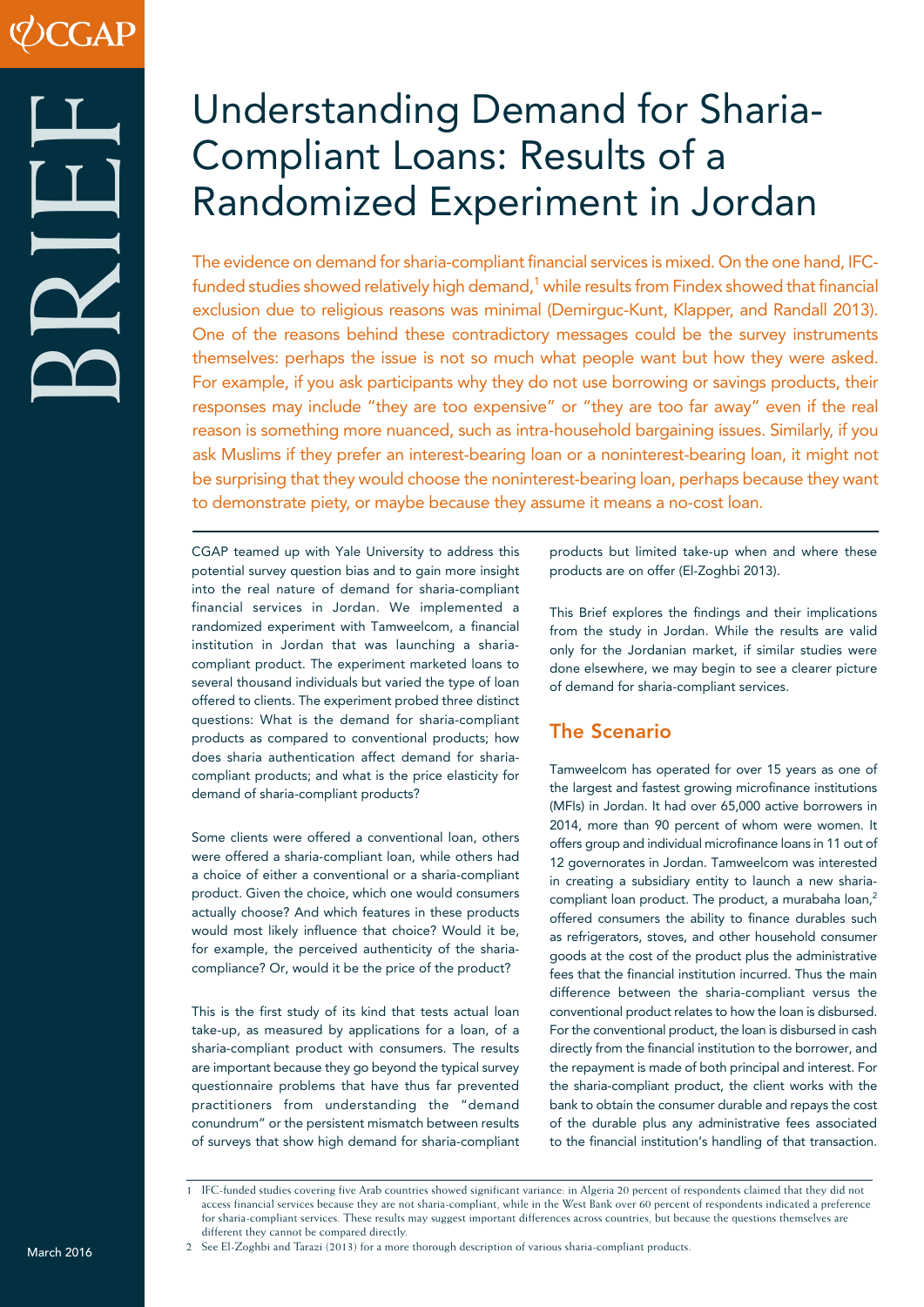The clients were offered the sharia-compliant version at different price points (see Box 1 for more on the product's design). By hosting separately a conventional arm and a sharia-compliant arm, the financial institution is able to offer its clients both types of products and yet the complete segregation of the sharia-compliant business from the conventional business keeps it untainted from a sharia-compliance perspective.

## The Experiment

The experiment used marketers who were hired and trained to approach individuals at their homes (half of respondents) or in public spaces (the other half of respondents), such as malls and sidewalks, in and around six major cities in Jordan. The exact pitch used by the marketer was randomly assigned and as such allowed the study to see how these different pitches affected client behavior. The study aimed to answer three distinct questions:

- 1. What is the demand for sharia-compliant products as compared to similar conventional products?
- 2. How does sharia authentication affect the demand for sharia-compliant products?
- 3. What is the price elasticity of demand for shariacompliant products?

The marketers were given a tablet computer with customized software that randomly determined the message that the marketer used with the consumer. Consumers were then able to apply for a loan immediately. The decision to apply for a loan served as the main outcome variable for the study, which is an improvement on earlier studies that simply asked people if they would prefer a sharia-compliant loan if it were available. The outcome variable here requires that the respondent actually fills out a loan application on the spot.

Between February and August 2015, a total of 6,037 consumers was reached, 57 percent of whom were men. Out of the respondents that were interested in a loan, 31 percent had an existing bank account and 21 percent had taken out a loan before. None of them was an existing client of Tamweelcom.

## Results of the Experiment in Jordan

## Demand for sharia-compliant loans exceeds demand for similarly priced conventional loans

The first hypothesis of the research explored whether demand for sharia-compliant loans was the same as for the conventional loan. The results show that demand for a sharia-compliant loan is higher than for a conventional loan when these products are marketed independently and cost the same. In fact, the study shows that while only 18 percent of the group offered the conventional product decided to apply for the loan, 22 percent of the group offered the sharia-compliant product applied for the loan (20 percent higher take-up than for the conventional loan).

When clients are given the *choice* between two similar products marketed together, demand for a loan didn't go up very much, with only 19 percent applying for any of the two loans. Interestingly, of those that applied for the loan, 90 percent ended up applying for the sharia-compliant loan as opposed to the conventional loan when both were priced the same. In this experiment, having a choice between two products was not more effective than being offered only one type of loan. This supports the hypothesis that sometimes increasing the option set can lead to a limited form of choice paralysis, decreasing demand.

#### Box 1. Experiment Design

A total of seven different treatment arms and one control arm was used.

- *Hypothesis 1: Demand for sharia-compliant loans is the same as for conventional loans.*
- 1. Control: A conventional loan product for a home appliance valued between \$400 and \$2,100 at a rate of 1.9 percent a month for a maximum of 20 months.
- 2. Treatment 1: Simple sharia-compliant product for a home appliance valued at \$400–\$2,100 with a fee that is "equivalent to" the interest on a conventional loan at 1.9 percent a month for a maximum of 20 months.

*Hypothesis 2: Demand for sharia-compliant loans depends on the authorizing entity.*

3. Treatment 2–4: Simple sharia-compliant products with the same details as treatment 1, but also including a statement that the product has been approved by the government's sharia board, a nationally recognized religious leader, or the bank's sharia board.

*Hypothesis 3: Demand for sharia-compliant loans depends on the price relative to conventional loans.*

4. Treatments 5–7: A pitch that offers a choice between a conventional loan at 1.9 percent or a sharia-compliant product whose price is "equivalent to" a conventional monthly interest rate of 1.75 percent, 1.9 percent, or 2.2 percent.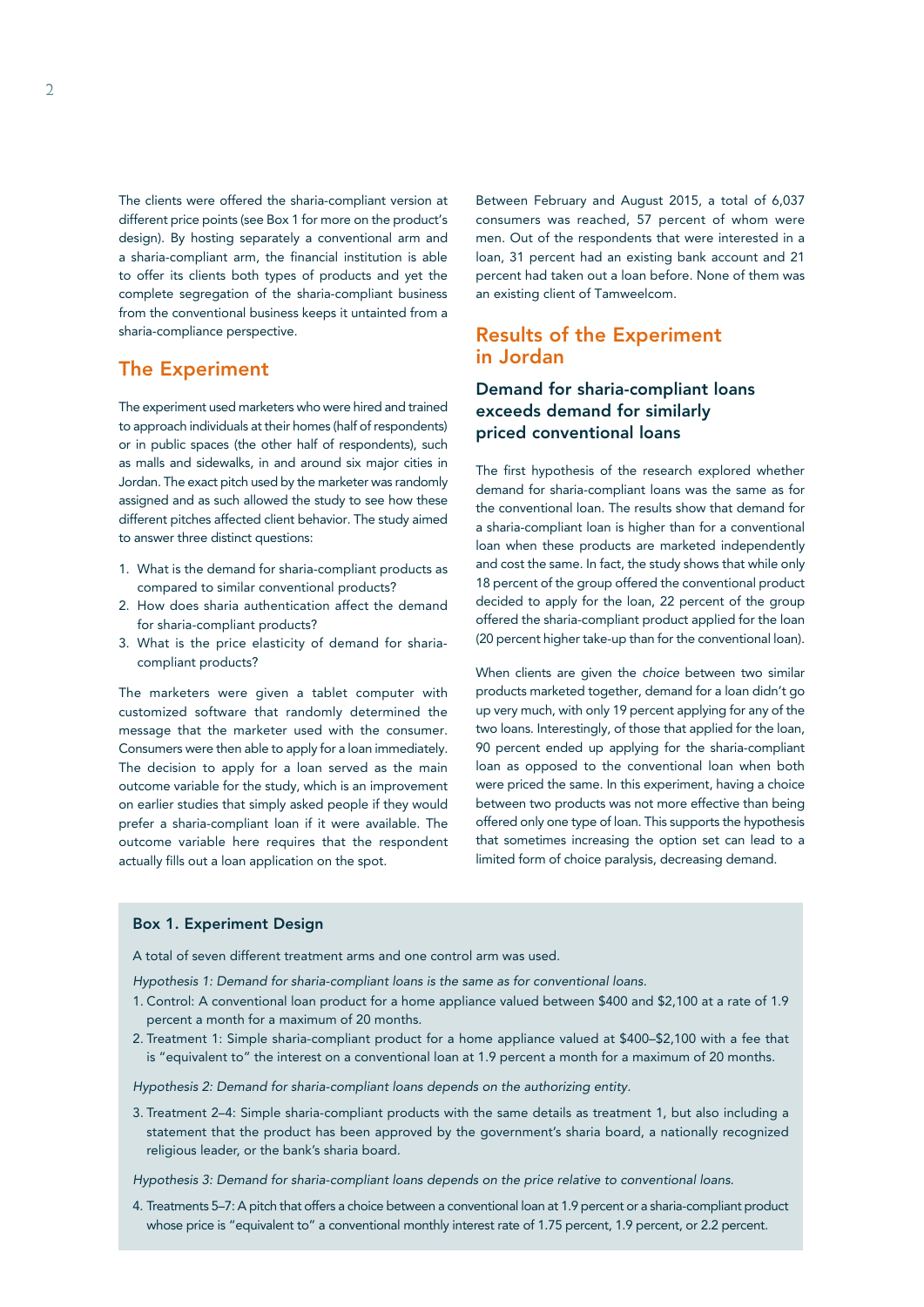## Information on sharia authenticity does not increase demand

One of the more surprising results of the study relates to whether clients need verification of sharia-authenticity and how information on authentication influences uptake. The experiment explored three typical ways in which a financial service provider may authenticate a product—approval by a government body set up to serve this role (government sharia board), use of an internal sharia board that approves products, or approval from a respected local religious figure.

The evidence shows that there is no significant relationship between which certifying body is used to authenticate the sharia-compliance of the product and the demand for the loan. The responses to the marketing pitches using information on authentication seem to show that "more is less" in this case, where the simplest treatment, in which the marketers don't mention who the certifying entity is, actually elicits the highest level of demand.<sup>3</sup>

### Demand for sharia-compliant loans declines as price increases

Not surprisingly, the study reveals that as the price for the sharia-compliant loan goes up, demand for the product goes down. On the other hand, it finds that those individuals who are more "religious"4 have higher demand for the sharia-compliant product and are less sensitive to increases in the price of the loan. In other words, individuals that are more religious are willing to pay more for access to sharia-compliant loans. Being "religious" has the same impact on demand as decreasing the price of the loan by 16 percent.

The experiment tested a small price-band ranging from the equivalent of 1.75 percent to 2.2 percent interest per month. Even when the sharia-compliant loan was priced at 2.2 percent per month (versus 1.9 percent per month for the conventional loan), 75 percent of clients still preferred the sharia-compliant loan.

This price band is possible for a product such as murabaha, which has quite limited operational implications for the financial institution. Understanding price sensitivity across different types of sharia-compliant products would be useful for financial services providers that want to expand their suite of offerings to accommodate different needs of consumers.

## What are the implications of these results?

While undoubtedly there are limits to what we can extract from only one study at one point in time in one specific country that is also impacted by a unique political and social situation, these results are still meaningful in that they move us one step closer to understanding the complexities around the demand for sharia-compliant loans. Implications of this study include the following:

- Access is key; other features seem secondary. The big issues that we originally thought were drivers of the choice to take-up a product in Jordan sharia authentication and price—turn out to be less important than simple access. The implications of this are generally good for providers in the country as it seems the formula may be less complex than originally thought. The message seems to be simple: "get the product out there, use a simple marketing pitch, and don't mix it up with your conventional offerings."
- Different people have a greater willingness to pay. It may come as no surprise that more religious individuals have a greater demand for sharia-compliant loans in Jordan. Interestingly, many of them are willing to pay extra for this feature. Since sharia-compliant loans may cost an institution more than a conventional loan, this research shows that those costs could be passed through to customers without eliminating the market for the product.

## The Next Steps

This type of experimental design should ideally be replicated in other contexts to see if the results have validity beyond Jordan. In addition to contextual issues, several of the results in this study are counterintuitive and require further probing; sharia authentication is one such issue. Does information on authentication of sharia-compliance matter to consumers elsewhere? Does authentication matter at all? If so, what authentication method actually adds value to the offer?

The other surprising result is around the number of choices. While other studies have documented that too many choices can confuse consumers, most of these studies have tested much larger sets of choices.<sup>5</sup> In this experiment the choice was limited to only two options. Why would these choices not increase overall demand?

<sup>3</sup> Although the results show that the simple sharia-compliant method brings in 23.2 percent of respondents and the other types of authentication bring in an average of 21.6 percent of respondents, this difference is not statistically significant.

<sup>4</sup> It is very difficult to collect information about piety. In the study, researchers asked individuals if they watch religious TV and used that as a proxy for piety.

<sup>5</sup> See Schwartz (2004) on the paradox of choice and Bertrand et al. (2010) for an empirical example.